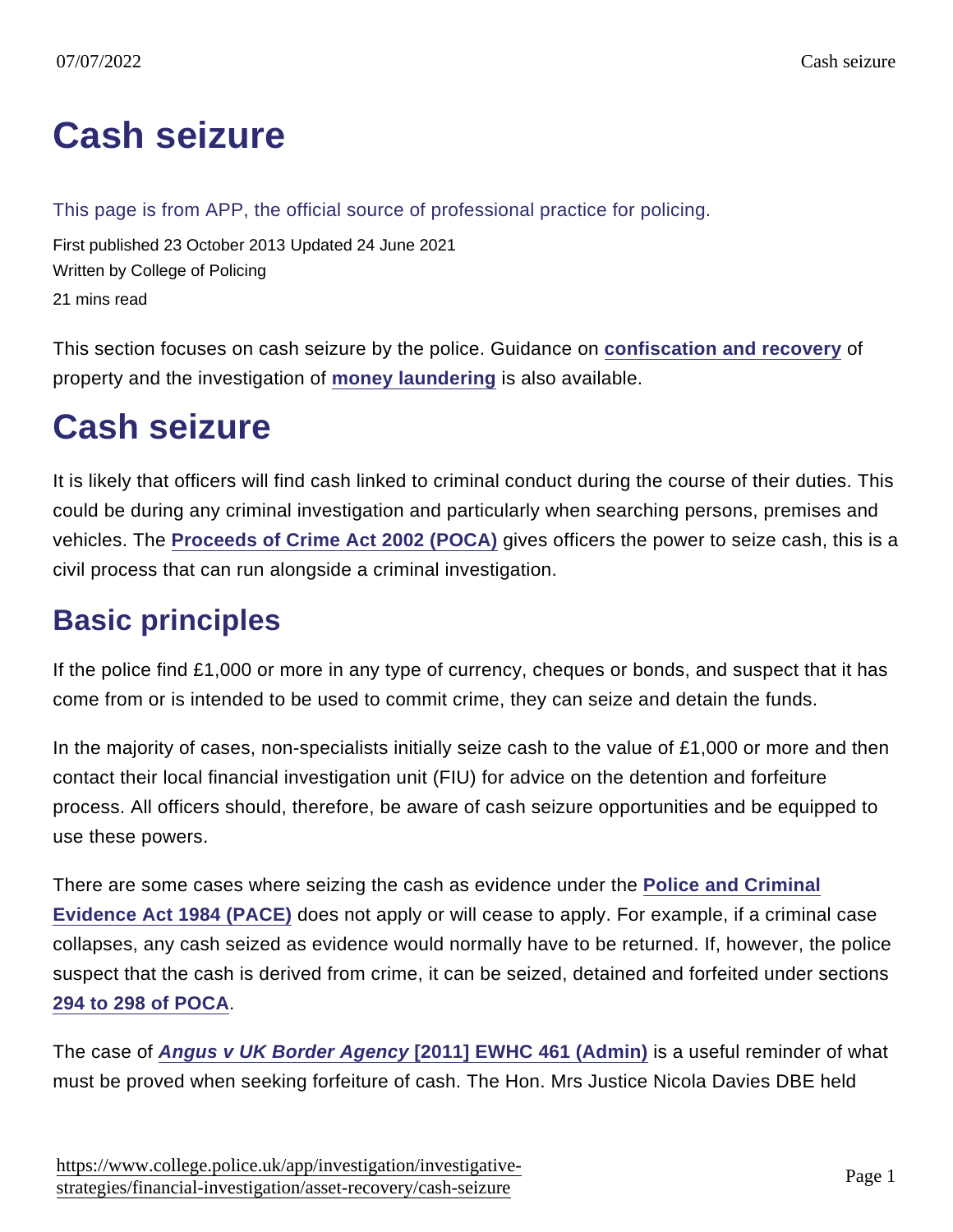that, in a forfeiture application, the officer is required to demonstrate on the balance of probabilities that the cash was obtained through conduct of one of a number of kinds, each of which would have been criminal conduct.

In other words, the officer has to explain why there is a connection between the cash and specifically criminal activity.

### Seizing cash as evidence under PACE

Amounts of less than £1,000 can be seized, for their evidential value, under [section 19\(2\) or \(3\)](https://www.gov.uk/guidance/police-and-criminal-evidence-act-1984-pace-codes-of-practice) [and 22\(4\)](https://www.gov.uk/guidance/police-and-criminal-evidence-act-1984-pace-codes-of-practice) of PACE (for example, if the cash has been contaminated with drugs) if the suspect is arrested for money laundering or in relation to other offences where the money can be shown to be evidence of those offences, for example, theft or deception.

A distinction has to be made between grounds for seizure:

- Section 19 subsections (2), (3) and (4) allow an officer who is lawfully on any premises to seize evidence or anything obtained in consequence of the commission of an offence in order to prevent it being concealed, lost, damaged or destroyed
- Section 22(2)(b) allows retention of anything seized under section 19 in order to establish its lawful owner, where there are reasonable grounds for believing that it has been obtained in consequence of the commission of an offence
- Section 22(4) provides that nothing seized under section 19 may be retained for the purpose of a criminal investigation, for use at trial or for a forensic examination, if a photograph or copy would be sufficient for that purpose. This only applies in these limited circumstances set out in section 22(2)(a)

Cash seizure, detention and forfeiture is a civil procedure and does not require the suspect to be charged or convicted of a crime, although it can run in parallel with a criminal investigation. Overall, it is a simple and straightforward process that should be used where appropriate.

For further information see [Home Office \(2002\) Code of Practice for Constables and Customs](http://webarchive.nationalarchives.gov.uk/20091207102522/http://www.homeoffice.gov.uk/documents/cons-2002-constables-customs?view=Binary) [Officers Under the Proceeds of Crime Act 2002](http://webarchive.nationalarchives.gov.uk/20091207102522/http://www.homeoffice.gov.uk/documents/cons-2002-constables-customs?view=Binary) (issued under POCA section 292).

### Appropriate cash seizure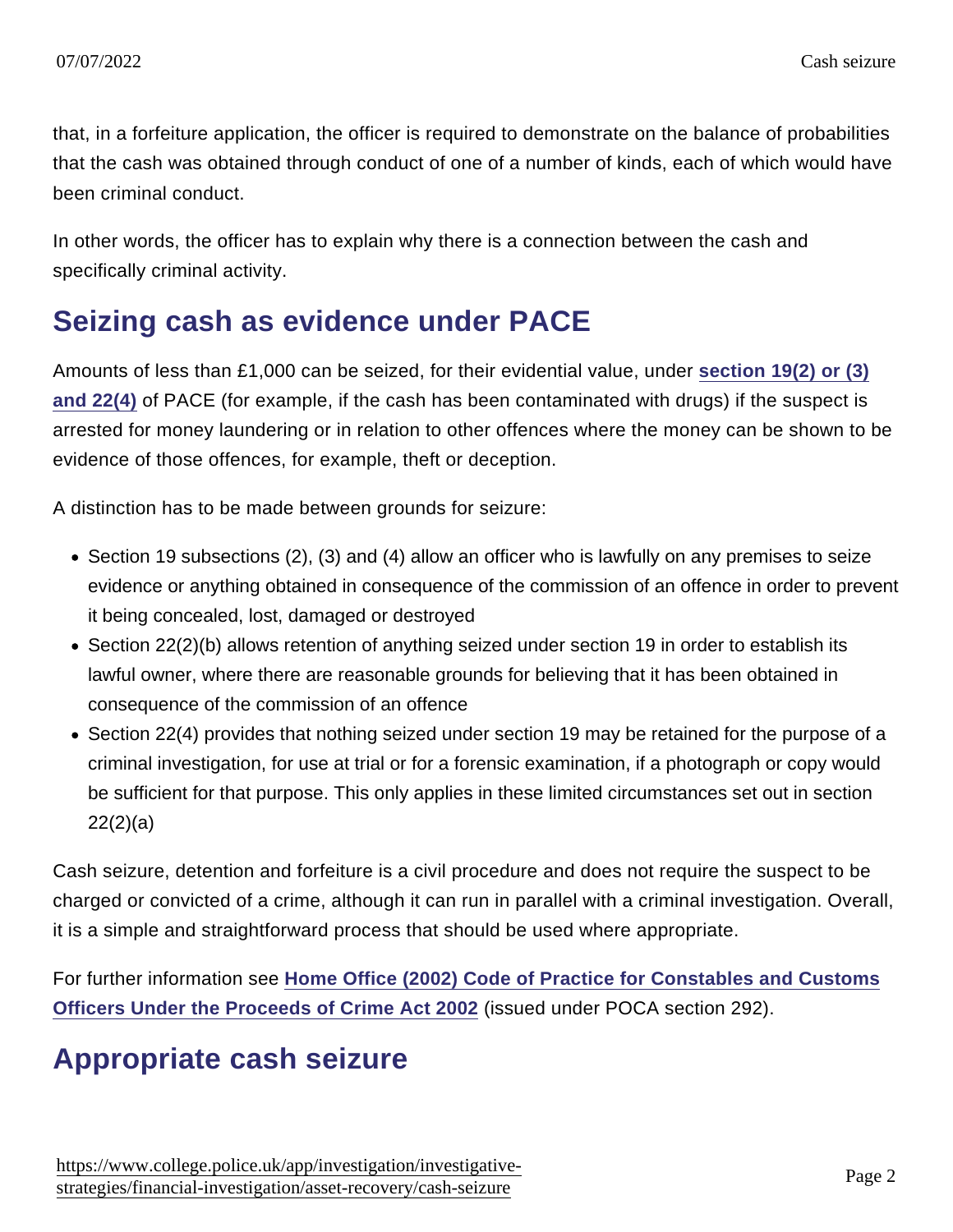Officers should use their discretion and take account of all the circumstances associated with any cash found. Their actions must be proportionate, non-discriminatory, legal, accountable and necessary (see [National Decision Model](https://www.app.college.police.uk/app-content/national-decision-model/?s=) ).

#### **Conditions**

Cash seizure powers require reasonable grounds for suspicion that the case meets the conditions necessary for seizure of cash.

An officer may seize cash under POCA if the following conditions apply:

- their presence is lawful
- there are reasonable grounds to suggest that the cash is recoverable property (obtained by unlawful conduct) or is intended for use by any person in unlawful conduct
- $\bullet$  there appears to be £1,000 or more

The lower the sum of cash involved, the more discretion that must be used by the police in order to avoid unnecessary interference with people's rights and waste of police resources, see [the](https://www.app.college.police.uk/app-content/investigations/investigative-strategies/financial-investigation-2/asset-recovery/cash-seizure/#minimum-amount-of-cash) [minimum amount of cash](https://www.app.college.police.uk/app-content/investigations/investigative-strategies/financial-investigation-2/asset-recovery/cash-seizure/#minimum-amount-of-cash) .

#### Grounds for suspicion

There must be some objective grounds for that suspicion, based on facts, information, and/or intelligence. The officer should take into account the following factors:

- how the individual or premises were identified
- previous intelligence on persons or premises
- previous involvement with the persons or premises
- suspected links with criminal activities whether in the UK or overseas
- [a luxury lifestyle \(case study\)](https://www.app.college.police.uk/app-content/investigations/investigative-strategies/financial-investigation-2/asset-recovery/cash-seizure/#zilla-tab-a-luxury-lifestyle-case-study)
- [a missed opportunity \(case study\)](https://www.app.college.police.uk/app-content/investigations/investigative-strategies/financial-investigation-2/asset-recovery/cash-seizure/#zilla-tab-a-missed-opportunity-case-study)

#### A luxury lifestyle

A person was caught stealing petrol. After the investigating officer approached the FIU for advice, a financial enquiry revealed that there were obvious discrepancies between the person's legitimate income and their general lifestyle. An investigation led to a conviction for four offences of stealing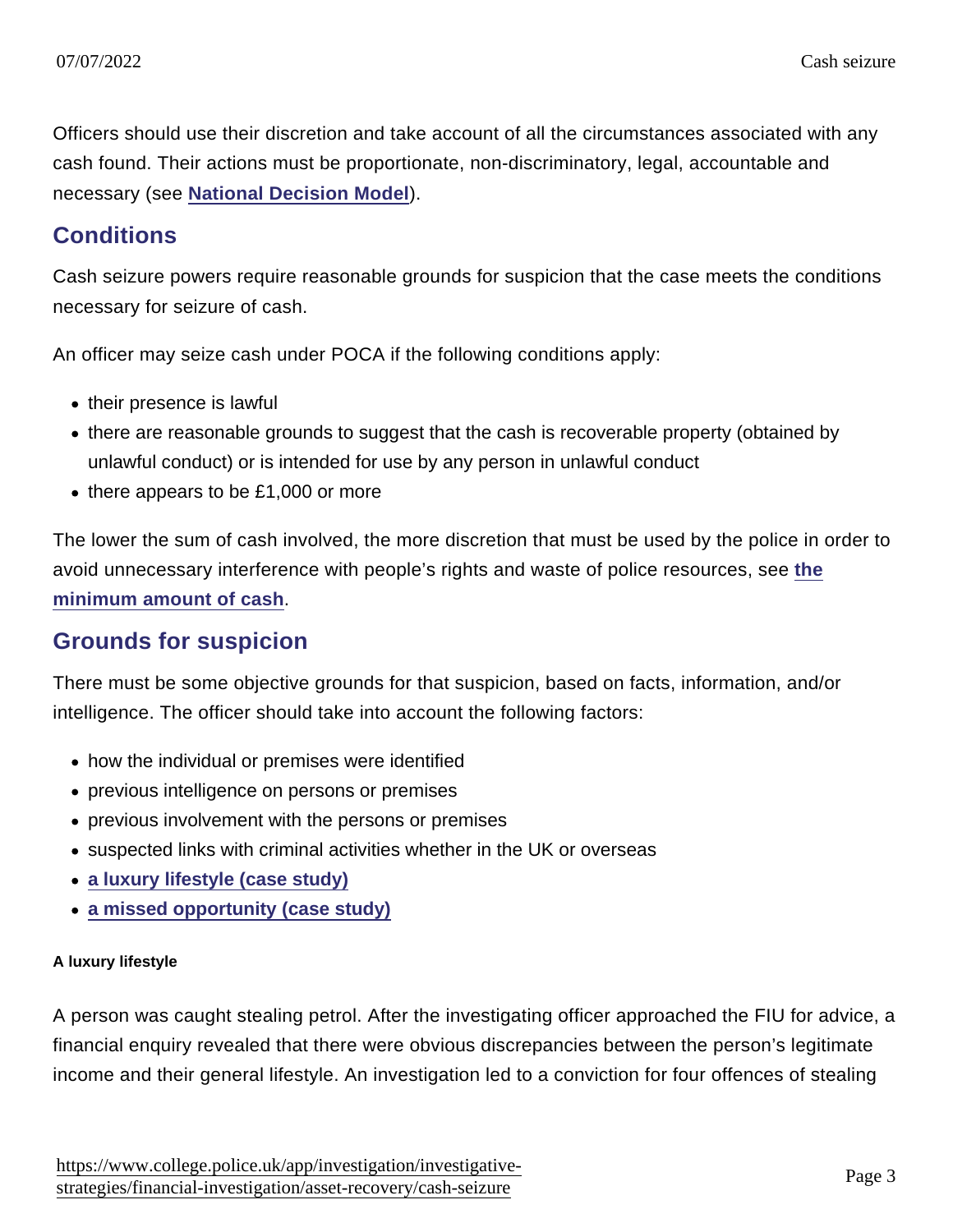petrol worth £219.58, and one offence of the theft of a Porsche motor car. The person had received social security benefits but was living in a luxury barn conversion. They had a lavish lifestyle and investments in Switzerland. It appeared that the person was living off the proceeds of crime.

The person would not provide any realistic explanation for their wealth and the financial investigation revealed no signs of legitimate funds to substantiate this wealth. Confiscation proceedings were pursued by the prosecution, resulting in two separate confiscation orders. With regards to the theft of the Porsche motor car, a confiscation order was imposed in the sum of £18,650.

Four offences of theft of petrol on separate occasions were sufficient to trigger criminal lifestyle assumptions under the Criminal Justice Act 1998 (CJA). Assumptions were, therefore, made about all the person's unexplained assets. Following a full confiscation hearing, the court imposed an order confiscating a total of £1,566,911 from the person.

It should be noted that the dates when the offences were committed were prior to the inception of POCA. The confiscation legislation that applied was under the CJA. If POCA had applied, the offences would still have triggered the application of criminal lifestyle assumptions.

A missed opportunity

A known drug trafficker accompanied by an associate was seen by the police in suspicious circumstances in a provincial town. They were stopped and searched for drugs.

No drugs were found, but the police did find £8000 in cash in their possession – and let them drive off with it. This is a prime example of a lack of awareness leading to a missed opportunity to seize the proceeds of crime.

### Minimum amount of cash

The minimum sum which the police are allowed to seize is currently £1,000, created by statute under the Proceeds Of Crime Act 2002 (Recovery of Cash in Summary Proceedings: Minimum Amount) Order 2006, SI 2006/1699.

Under section 289 (6) and (7) of POCA, cash includes: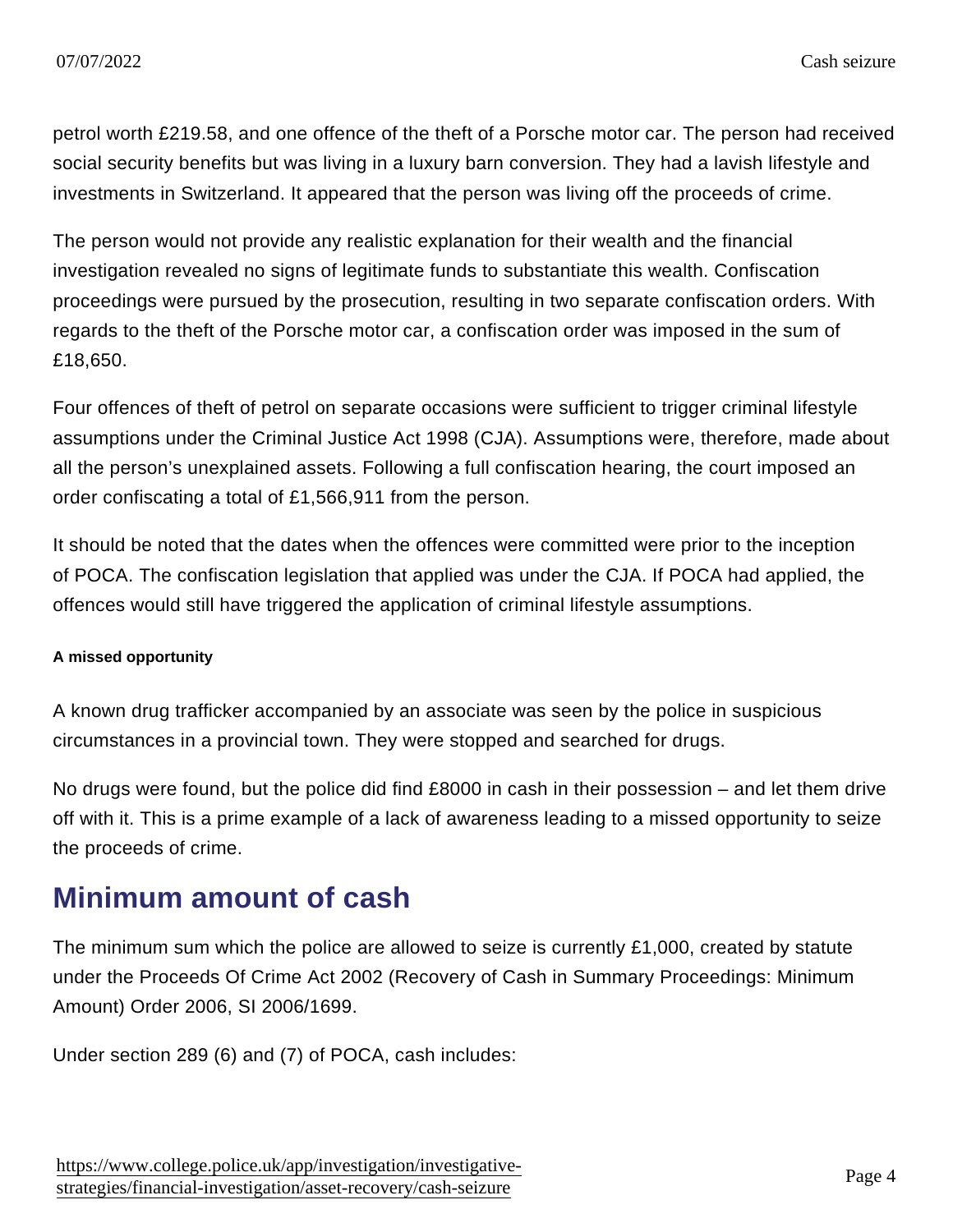- notes or coins of any currency
- banker's drafts, bearer bonds and bearer shares
- postal orders and any kind of cheques including traveller's cheques

Finding a person in possession of £1,000 in cash should not, in itself, be considered suspicious. There must be reasonable suspicion that the cash is the product of or intended for use in criminal activity. Taking into account the context and circumstances of the situation, carrying a much larger sum might reasonably be considered suspicious, unless a satisfactory explanation is given.

### POCA search warrants

Investigators are advised to seek assistance from their FIU in obtaining POCA search warrants. This is a specialist area because prior authority may need to be sought. A prior authority does not include the power to enter premises.

# A guide for investigators

### The cash seizure process

The information below is intended for use by investigators and non-specialists for briefing purposes only. It is usual practice for specialist FIU officers to manage or advise on the detention and forfeiture process.

Initial enquiries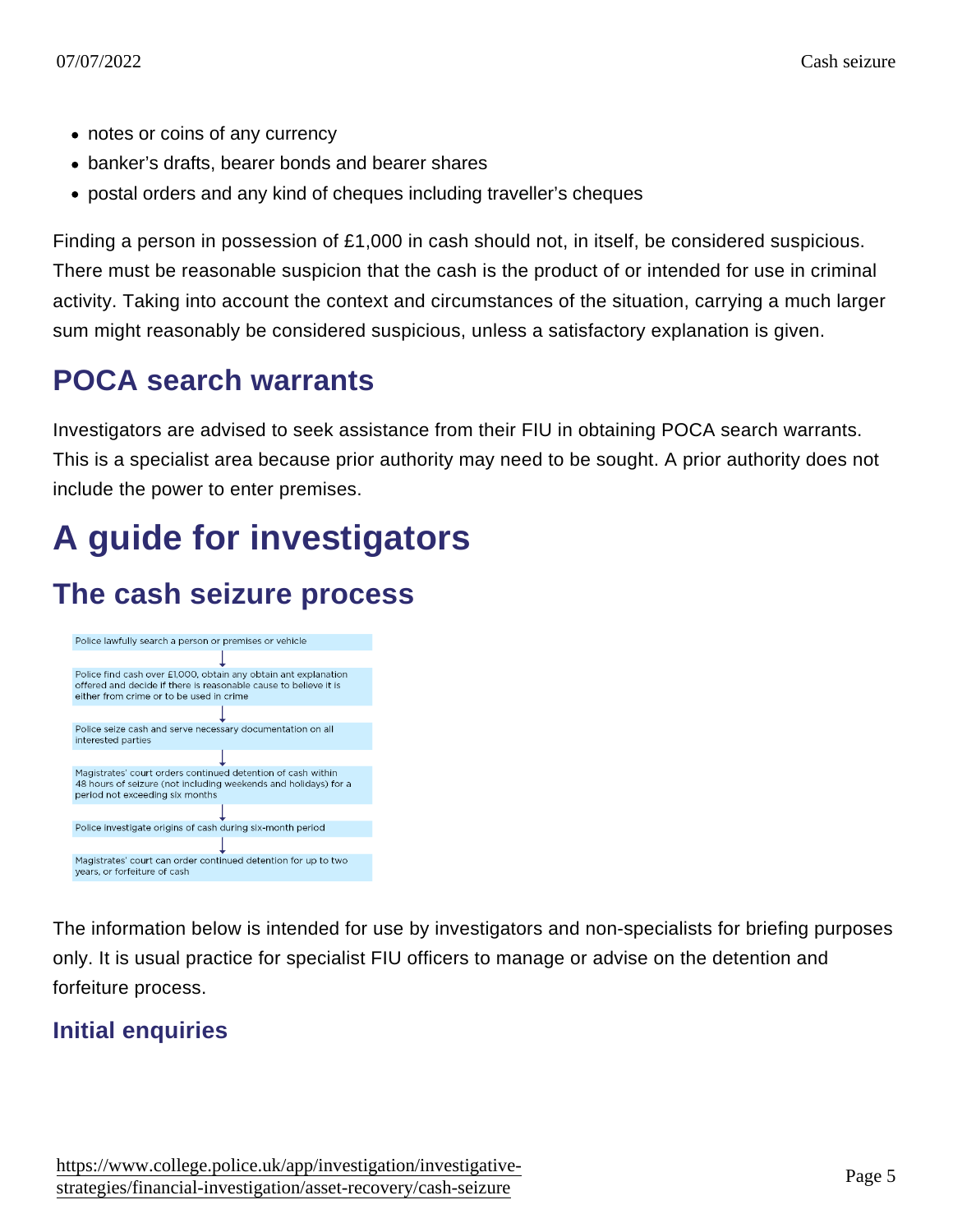All questions asked at the scene should be recorded in the officer's pocket book. The officer should note:

- the time that the cash was first seen
- a description of the cash
- where it was found or concealed
- any other property with the cash any unusual packaging
- any unsolicited comments made by any persons at the time the cash was found or seized

The officer should ask the person found in possession of the cash to give an explanation for its origins to establish its ownership and whether it is 'recoverable property' (see [cash seizure](https://www.app.college.police.uk/app-content/investigations/investigative-strategies/financial-investigation-2/asset-recovery/cash-seizure/#cash-seizure) ). Investigators should also ask others who may be present (for example, family and friends) about their knowledge of the cash.

Where the person from whom the cash has been seized has been arrested on suspicion of committing a crime (for example, money laundering) detailed questions of a financial nature should be incorporated into the main PACE interview. Where the cash seizure does not form part of a criminal investigation, questioning can be conducted in a separate civil interview.

#### Relevant questions

- How much cash is there?
- What types of notes or cheques are there?
- Who does it belong to?
- From what activities did the cash derive?
- How did it get there?
- Has the person touched or handled it?

#### Power to arrest?

If the investigator is satisfied that the person found in possession of the cash is not involved in criminality there is no power to detain the individual at the scene or to take them to a police station for interview.

If necessary the person found in possession of the cash should be invited to attend the police station for further questioning in order to establish the ownership of the money and if it is recoverable property. In these circumstances, the person being interviewed is a witness in a civil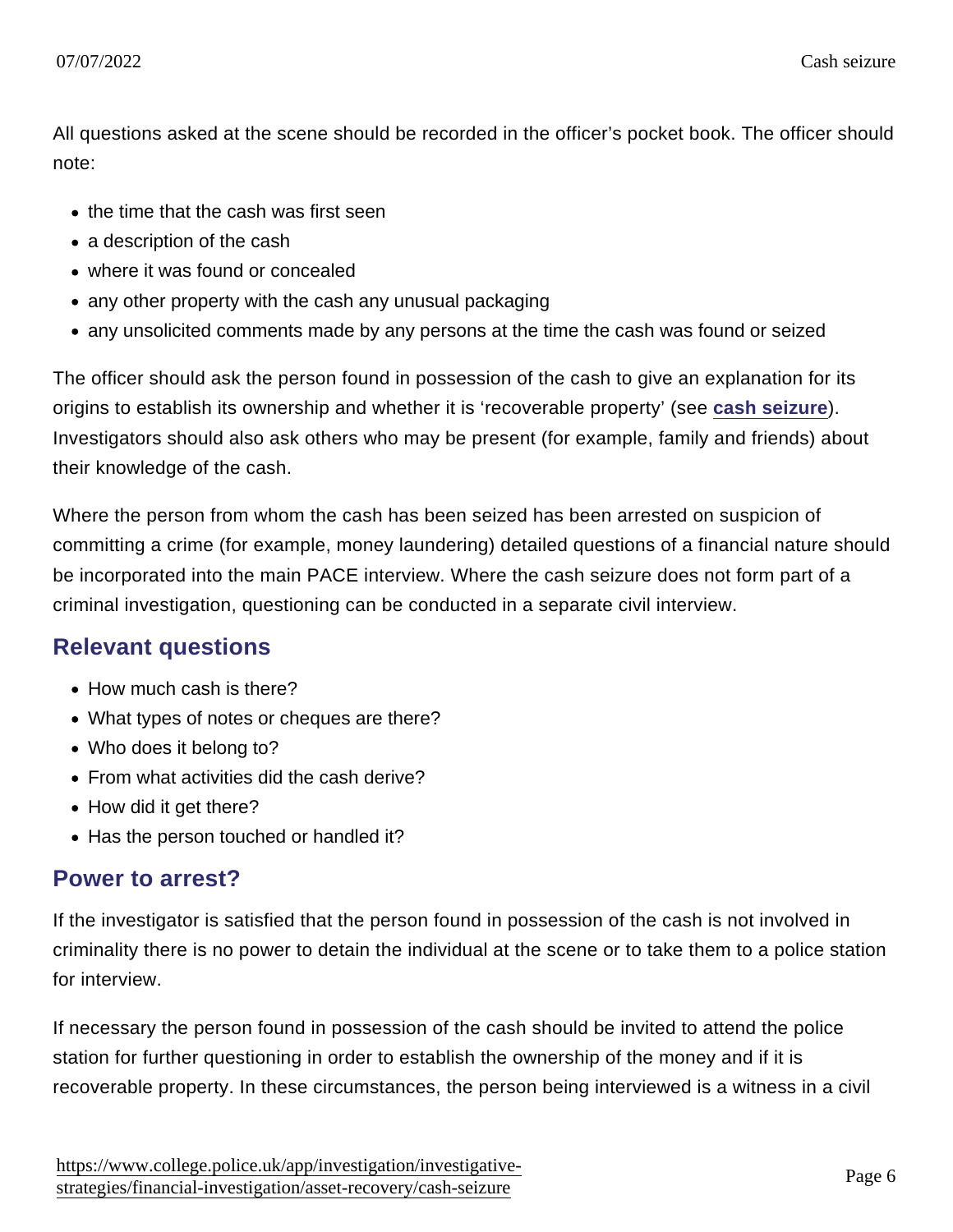#### case.

#### Cash is found independently of a person

In cases where cash is found without the identification of an owner, the police are still able to seize it (for example, where a vehicle is abandoned after a pursuit and cash is recovered in the vehicle, or the police have cause to go to an empty premises and find cash there).

If the circumstances surrounding the discovery indicate the cash may be the proceeds of crime, or that it is intended for future use in crime, it can be forfeited at the magistrates' court. Under these circumstances, the forfeiture hearing may be uncontested.

#### Dirty money (case study)

Police officers conducted a house search under section 18 of PACE. As well as looking for evidence of the crime they were investigating, they also looked for the financial benefit from the crime. As the suspect could not account for the origins of the cash, it was seized under POCA. The cash was sent for drugs analysis and a higher than average percentage of controlled drug was found on each note. This supported the view that the cash was from the proceeds of crime.

#### Separate civil interview

During a separate financial interview not conducted under PACE, questions should not be directed towards the person's possible criminality as cash seizure and forfeiture is a civil process.

The cash has been seized because it is believed to be derived from criminality. The interviewing officer is, therefore, entitled to ask about the origins of the seized cash. The person found in possession of the cash is not obliged to answer the questions and may have legal representation if they wish (although there is no guarantee that they will receive legal aid). The court can draw inferences from a 'no comment' reply.

Any civil interviews carried out at a police station should be tape-recorded in the normal manner but not conducted under caution. The product of a civil interview cannot be used as evidence in a subsequent criminal investigation.

Investigators should explore the person's financial situation and legitimate income, and any suspicions they may have. This is to establish whether or not the person has more expenditure or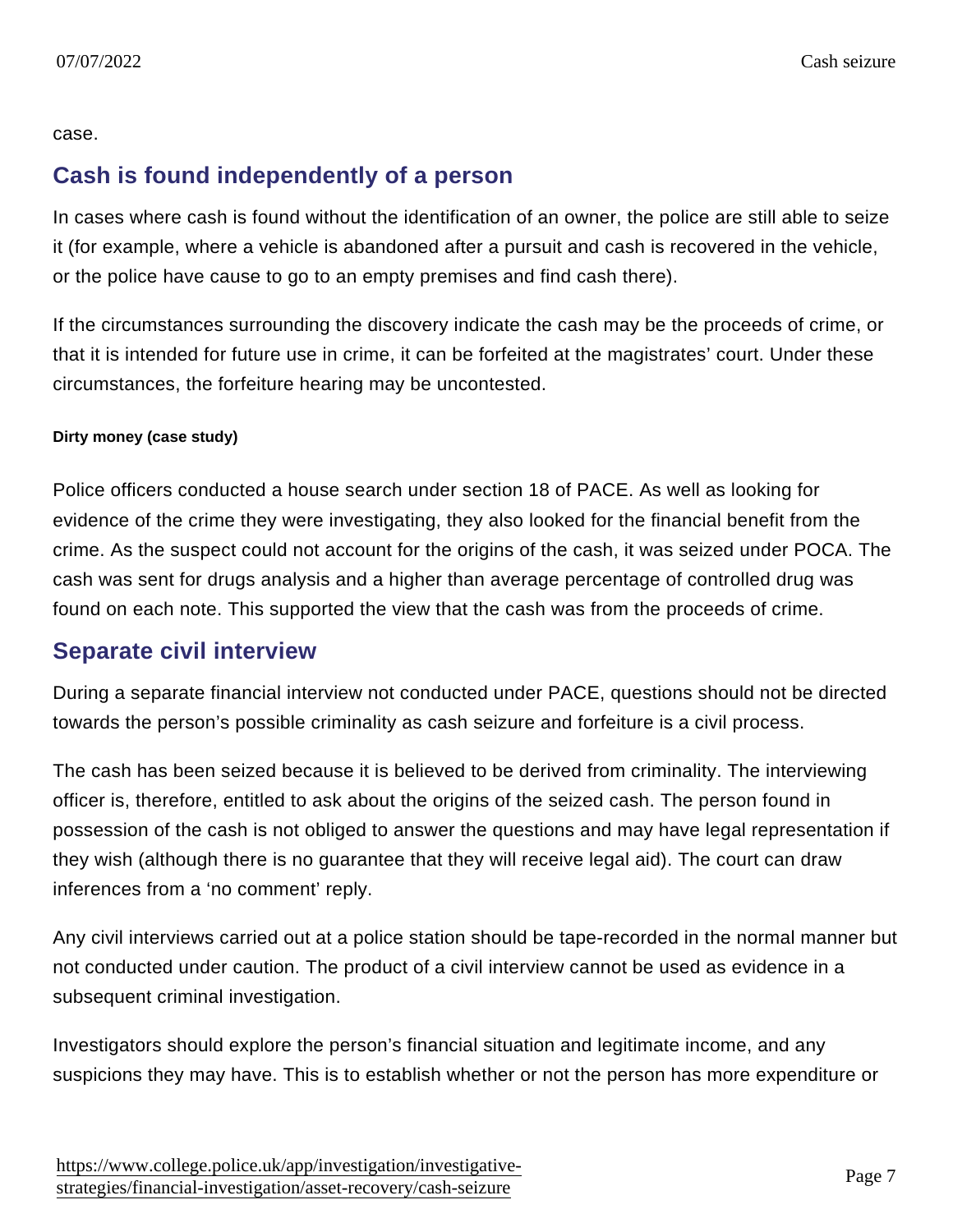assets than can be supported by their legitimate income.

#### Interview questions

It is important that these questions are asked and recorded as having been asked, even when a reply is not received. In subsequent forfeiture hearings a person's reply and any subsequent deviation from that reply may have a bearing on the outcome.

#### Income

- Do they work? If so, where and for how long?
- How much do they earn?
- If they do not work, do they receive benefits? How much?
- Do they have any other form of income or investments?

#### **Expenditure**

- How much is their mortgage or rent?
- What do they spend on utilities?
- Do they pay for dependents or make payments to the Child Support Agency (including alimony)?
- Do they have loans or car hire or lease agreements?
- Do they have a drug habit? What is it? How long have they had it and how much do they spend on their habit per week?
- Do they consume alcohol? If so, how much? Do they smoke cigarettes or cigars and, if so, how many?
- Do they own vehicle(s)? If so, what are their running costs?

#### Assets

- Do they own any houses in the UK or overseas? If so, what are the addresses?
- Do they have any bank or building society accounts in the UK? (Ask for numbers and sort codes.)
- Do they have a national savings account, premium bonds or ISAs?
- Do they hold any overseas bank accounts in their own names, or control any other overseas bank accounts in personal or corporate names?
- Do they own any businesses?
- Have they got any other valuable, tangible assets, such as a luxury car or a pedigree dog?

### Handling cash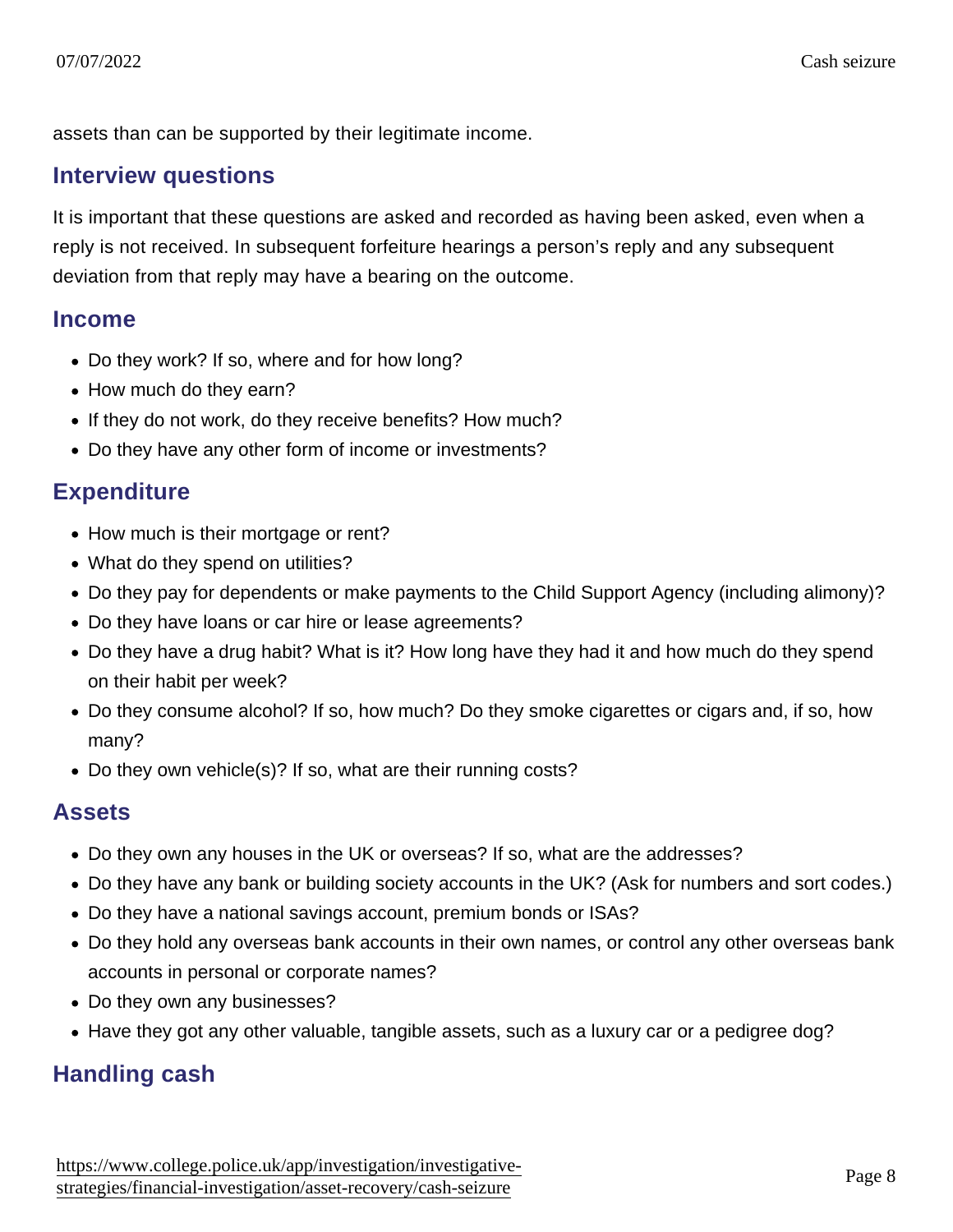When bagging and sealing the cash, it is advisable to ensure that:

- gloves are worn
- photographs are taken
- cash is double bagged and sealed, using clean bags
- the amount of cash found is estimated
- the cash is sealed in the presence of the subject and an entry is agreed in the officer's notebook and countersigned by the subject, if possible
- two officers are present and both sign the exhibit labels
- the cash is lodged in a safe until it can be sent for analysis (for example, mass spectrometry for drugs, contamination from explosives, or for fingerprints) or paid into the bank
- if cash is found during a search, it is logged as recovered property on the record of search form

Officers should not count cash unless it is decided at an early stage that the money is not to be forensically examined. There may be circumstances where it is necessary to remove the cash from a container, this should also be completed without counting the money. The container should be preserved in the same manner as the cash.

Counting cash is likely to cause forensic contamination, spoil subsequent tests, and may result in the integrity of the officer being called into question.

It is also advisable to avoid the following:

- taking the cash to a custody suite that is potentially contaminated with drugs, explosives or other substances
- placing property on floors or contaminated surfaces
- using officers who have recently been, or could have been, in contact with drugs, explosives or other substances
- handling the cash any more than necessary
- letting the person found in possession of the cash touch it
- removing the cash from its wrapping, container or bag

#### Providing a receipt

It is good practice to give the person in possession of the cash a receipt. The receipt should describe the total amount seized, whether or not the total amount consists of smaller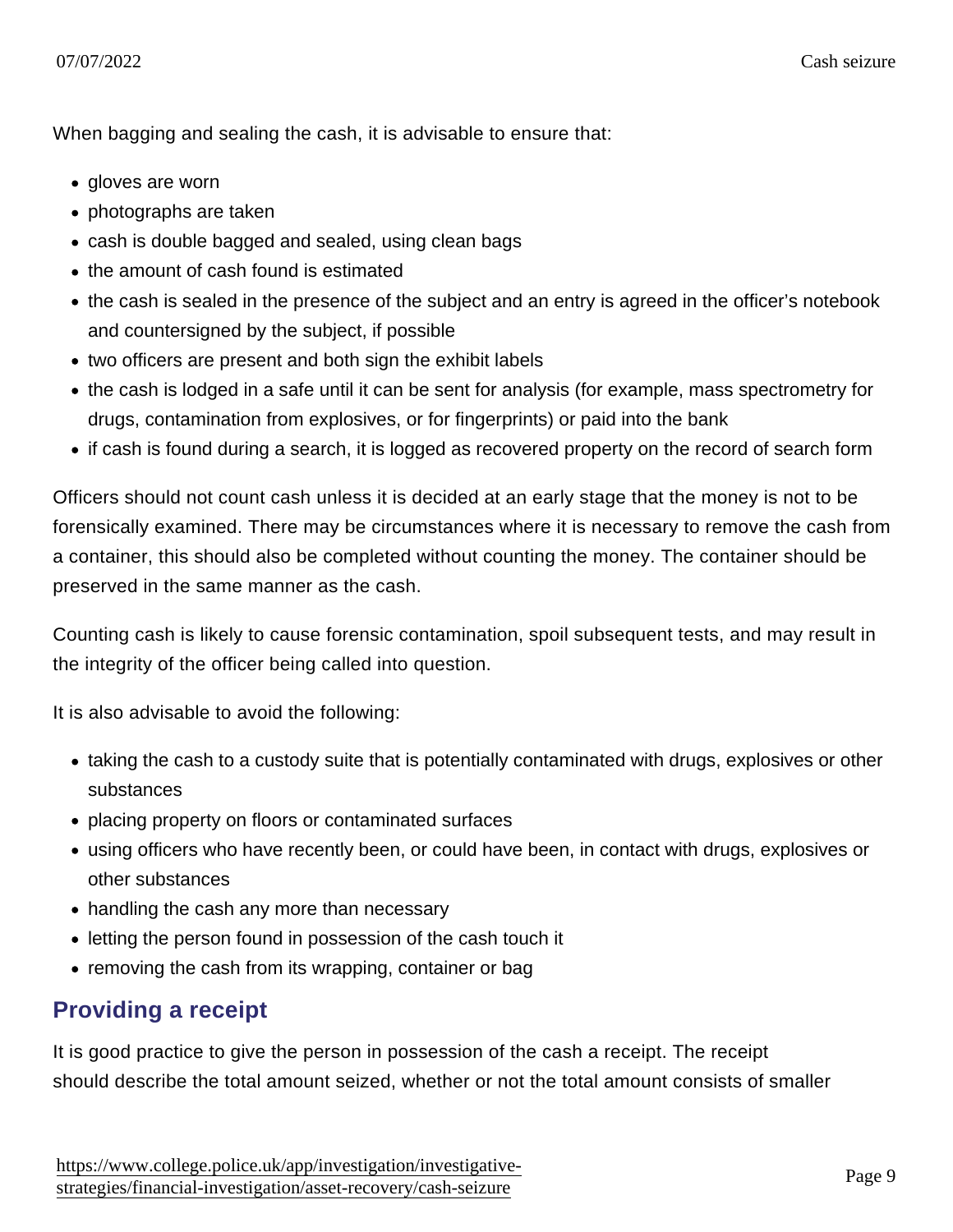amounts claimed by different people (an estimated total if the money is not counted).

The receipt is in addition to any other receipt or form normally issued (for example, premises search form and items seized receipt). This should be signed by the person found in possession of the cash and a copy retained for the file.

### Arranging the cash detention hearing

An FI (or AFI), constable or customs officer must apply to a magistrates' court for a cash detention hearing. The hearing must be concluded within forty-eight hours of the officer first seizing the cash (not including Saturdays, Sundays or bank holidays).

If the hearing has not been concluded within the 48 hours, the cash must be returned unless it is also being [detained as evidence](https://www.app.college.police.uk/app-content/investigations/investigative-strategies/financial-investigation-2/asset-recovery/cash-seizure/#seizing-cash-as-evidence-under-pace) in criminal proceedings (either under section 19 of PACE for seizure or section 22 for retention).

Legally, any police officer can complete the paperwork and attend the magistrates' court for the cash detention hearing. However, investigators are advised to contact their FIU to arrange for the cash detention hearing to be conducted with the force solicitor. Some forces have appointed cash seizure officers who are able to provide support at this stage. In each case an entry should be made on JARD recording the cash seizure and detention details. This is usually done by staff within the FIU.

### Service of POCA Form A

It is a legal requirement to serve the person found in possession of the cash and any other identified interested parties with the POCA Form A (First Application for Continued Detention of Seized Cash).

This informs the person that the police are going to make an application to the court for further detention of the cash and where and when the hearing will take place. The police officer must also provide a copy of Form A to the court. Investigators should make sure they have proof of service of this form (such as a witness statement or receipt).

### The right to appeal

The person found in possession of the cash has the right to appeal against the detention of the cash under section 297 of POCA. Investigators may serve a notice telling the person how they can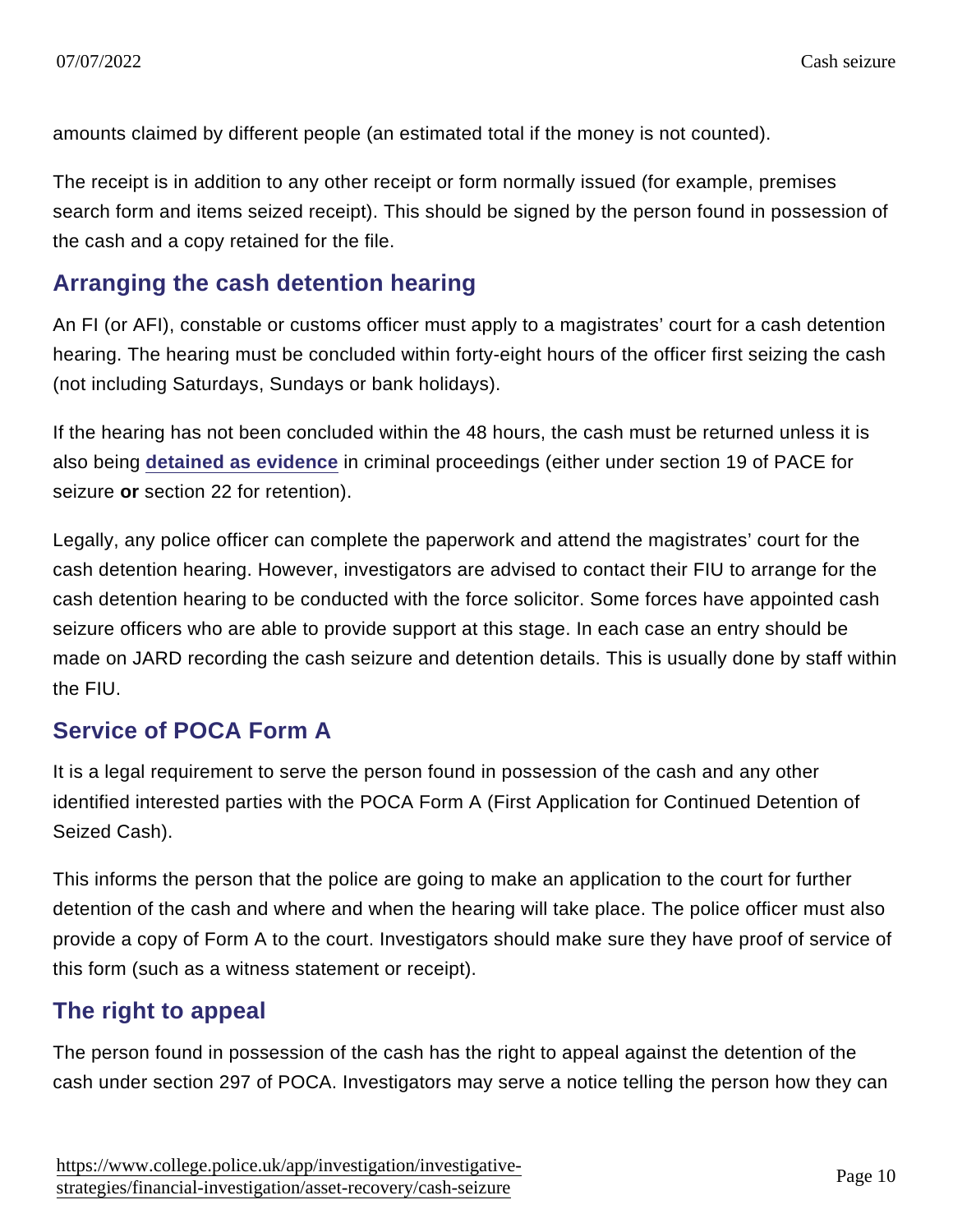reclaim the seized cash. The policy for the use (and format) of this form may vary from force to force. Investigators should check their own force policy.

### Application for further detention

The application for further detention is a document outlining the evidence upon which the suspicion that the cash is recoverable property, or intended for use in unlawful conduct, is based. It usually includes:

- grounds for the application
- a detailed description of the circumstances
- a list of enquiries already conducted (including information from any interviews) and their results
- a list of enquiries to be completed

The application for continued detention of the cash is made at the magistrates' court. This remains a civil procedure and the application is made by the FIU or by a force solicitor, depending on force policy.

The application can be contested by other parties. If, however, there are reasonable grounds at this stage for suspecting that the money is recoverable property and further enquiries have to be made, the court may grant another detention order.

If the case is contested or complicated, legal representation should be considered at an early stage. The force solicitor should be notified as soon as possible.

The cash seizure provisions allow further applications for continued detention of the cash every six months up to a maximum of two years, or until it is either forfeited or returned if this occurs before the end of two years.

A sizeable cash seizure (case study)

As part of an ongoing money laundering investigation, police officers executed a search warrant at the home of two suspects. During the course of the search, the police found what was believed to be £100,000 in eight bundles of cash in a trunk inside the garage. A second quantity of money believed to be £50000 in four bundles was found in a safe in the garage.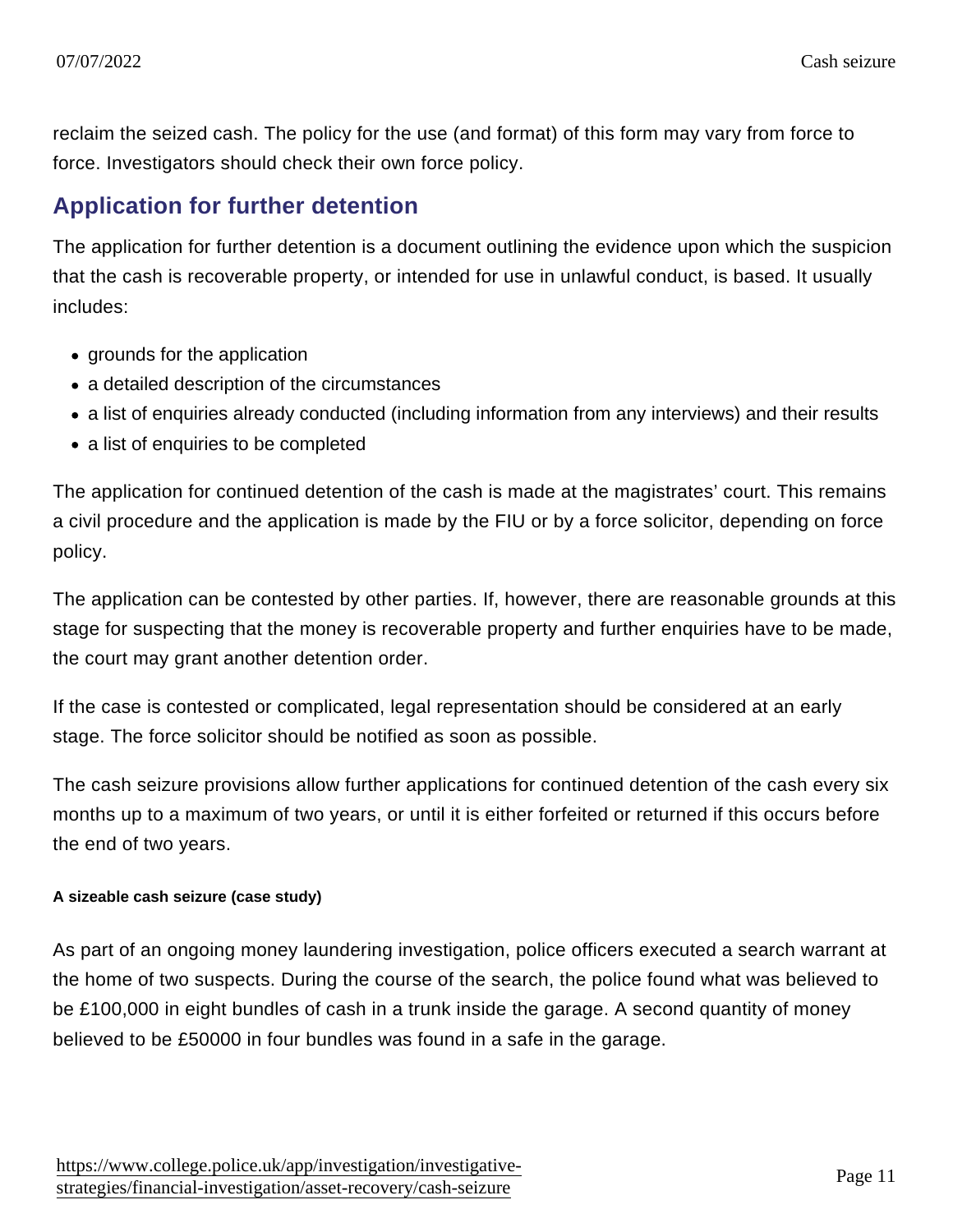A substantial amount of gold jewellery and financial documentation relating to an alias was also found in the safe. Further cash was found in a bundle in the bedroom.

Both suspects were arrested and charged with a range of offences from money laundering to deception. An application to detain the money seized for a period of three months was made under POCA to allow further investigation into the origin of the funds. This case is currently awaiting the forfeiture hearing.

### Order granted – what next?

If the magistrates grant an order of continued detention it is issued as POCA Form B. A notice to affected persons for the order of continued detention (POCA Form C) is attached to Form B.

The officer investigating the cash (usually an FI) should arrange the next court hearing to further detain the cash. This hearing must be held within a six-month period. The court will either set the next hearing date and location immediately, or at least seven days prior to the hearing. (This practice may vary from force to force.)

Using Form A, the date of this hearing must be sent to the person from whom the cash has been seized, and any other parties with an interest in the money.

This form can be sent by the court but it is good practice for the investigator to also send it between seven and fourteen days prior to the hearing (force policies may differ).

### Cash procedure

The cash should be deposited in an interest-bearing account at the earliest opportunity, provided it is not required as an exhibit in the cash seizure and/or criminal investigation.

Each force has internal processes governing interest-bearing accounts, and all forces should be capable of determining the interest which accrues on the individual deposits.

The only exception to this is if the cash is required in its original state to be submitted for forensic analysis. Once the reason for retaining the cash in its original state lapses, it should be paid into an interest-bearing account as soon as possible.

### Further detention orders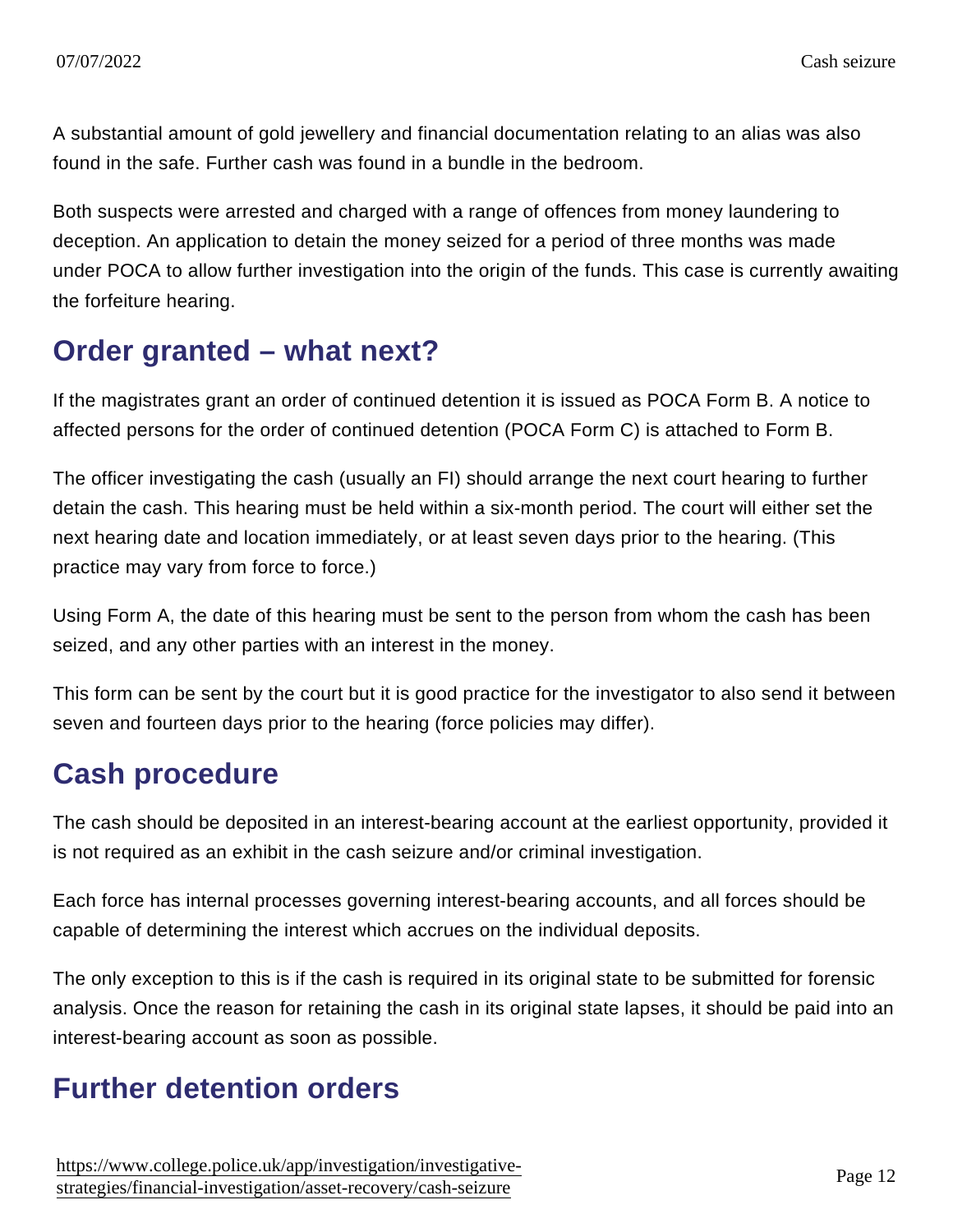An order for the continued detention of the cash cannot exceed six months.

Further detention applications can be made in six-monthly intervals for a total of two years from the date of the first order (or other lesser time periods depending on the outstanding enquiries). They are made to the court using POCA Form A, along with supporting information as described in the 'information in support of application for further detention'.

A copy of POCA Form A (but not the information in support of the application for further detention) must be served on the person(s) from whom the cash was seized and all interested parties, no less than seven days before the date of the court hearing. The fact that POCA Form A has been served should be recorded in the information in support of the application for further detention.

If the period of time given in the further detention order expires before another order for continued detention is granted, the cash must be returned unless it is being retained for another reason.

Costs should be applied for after each contested hearing.

### Lawfulness

If enquiries subsequently reveal that the cash originates from legitimate means or is found to be below the minimum amount, it should be returned to the owner and no further court applications are necessary. If, at the time of seizure, the officer reasonably suspected it to be the minimum amount, this does not apply, even if it is lower. As a matter of courtesy, a note of this should be submitted to the court.

It may, however, be necessary to consider restraint of the cash if there are any ongoing associated criminal proceedings where confiscation is being considered or sought, and where the cash can be considered an asset of the person involved in those proceedings. This applies even if it is below the minimum amount.

# Release of the cash

At any time, the person(s) from whom the cash was seized, or any other interested party, may make an application to the court for the release of the cash (and any accrued interest). If the court is satisfied that all, or part, of the cash is not recoverable property and is lawfully claimed by the person, it may order the release of the cash.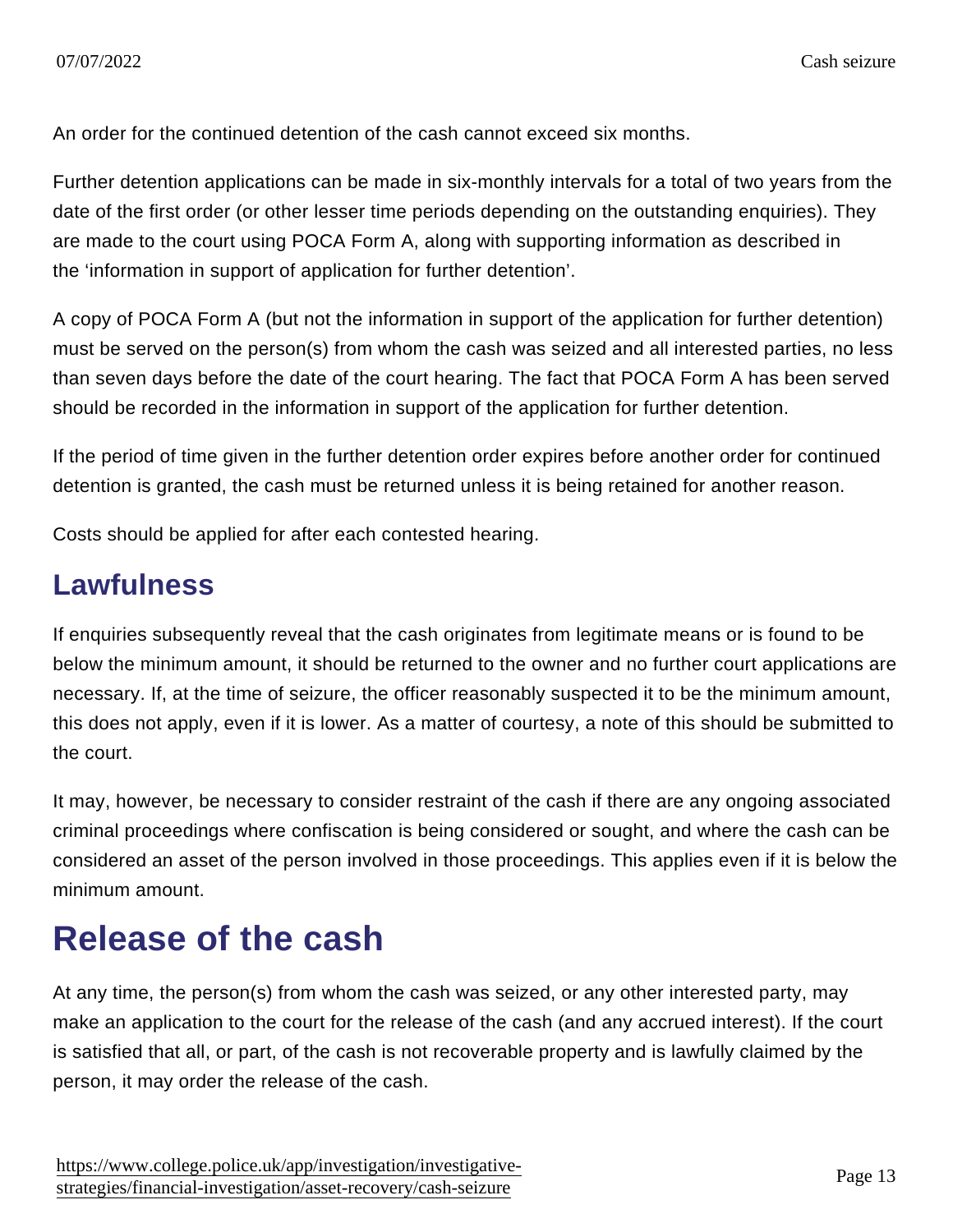This can also occur at a continued detention hearing if the court is not satisfied that there are grounds to detain the cash.

These orders are produced by the court on POCA Forms D, E and F.

# Applying for forfeiture

Cash detained as part of the cash seizure process is taken into account when assessing a person's benefit from criminal conduct. However, it is not included in the amount of the confiscation order. In order for it to be included, an application to forfeit the cash must be made and the hearing adjourned to await the outcome of the criminal proceedings.

If the criminal case is successful – the cash can be included in the confiscation order amount, providing that the correct procedure has been followed.

If the criminal case is not successful – the cash forfeiture proceedings can continue provided that it can be shown on the balance of probabilities that the cash (or part of it) is recoverable property, or was intended for use in unlawful conduct.

An officer may apply for the cash (and accrued interest) to be forfeited after the investigation into the origins of the cash has been completed. This application may be made at any time while the cash is detained and is completed on POCA Form G (for further information, consult the force FIU). This form must be served on the person(s) from whom the cash was seized and all other interested parties no less than seven days before the date of the court hearing.

Information is produced in support of the application for the court, but the forfeiture hearing itself should be a full hearing with the complete file of available evidence. The process for exchanging papers should be dealt with by way of a 'directions hearing' at which time notices of hearsay evidence should be served.

### When the criminal prosecution fails (case study)

A person suspected of drug trafficking was found not guilty of the criminal charges brought against them. During a search of their house, the police found a large sum of money concealed in the chimney. The person could not provide a reasonable explanation for the origins of the cash. Initially they claimed that they had found the cash under a bush. A number of witness statements were